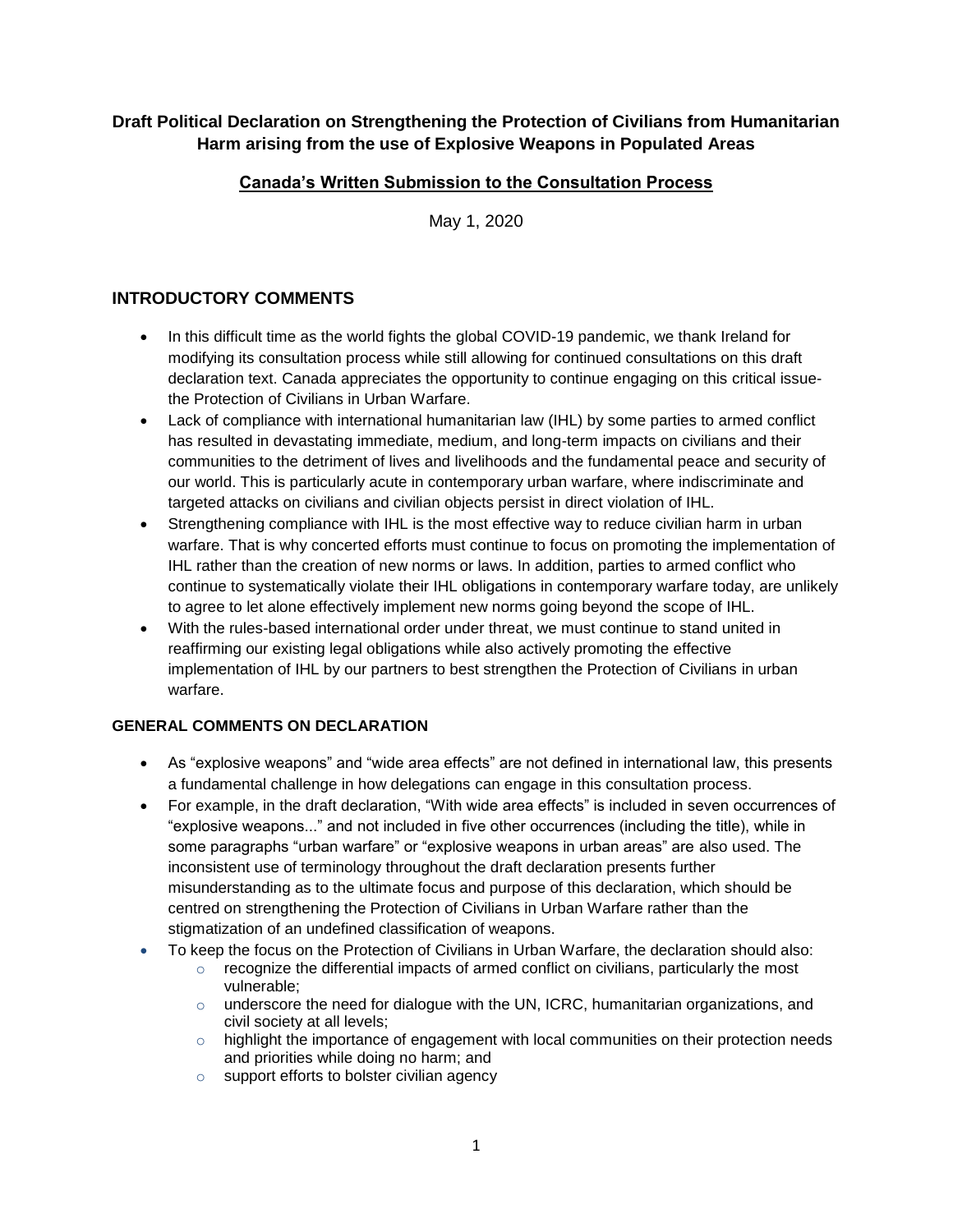- Canada welcomes the language in this draft on humanitarian access, data collection, assisting victims, and engagement with diverse international actors, communities, and experts.
- Recommend changing the title of the declaration to: "Strengthening the Protection of Civilians in Urban Warfare". If the current title is retained, the addition of "indiscriminate" must be inserted before "use of explosive weapons in populated areas" to more accurately track what is precisely prohibited under IHL. For this reason, the addition of "indiscriminate" must also be inserted wherever "use of explosive weapons in populated areas" is retained (Section 1.1; 1.2; 1.7; Section 3 chapeau; 4.2; 4.3; 4.6; 4.8)
- Given Canada's view that the declaration's value lies in reaffirming our existing legal obligations while actively promoting the effective implementation of IHL to best strengthen the Protection of Civilians in urban warfare there are paragraphs on which we have very fundamental reservations as currently written (3.3).
- Please find below our response to certain specific paragraphs including a summary of our position along with language proposals to enhance the declaration or account for Canadian concerns.

------------------------------------------------------------------------------------------------------------------------------------------

**SPECIFIC LANGUAGE PROPOSALS**

#### **Part A: Preamble**  Section 1

1.3 *These effects can have a negative impact on progress towards the Sustainable Development Goals and can result in the displacement of people within and across borders. Following urban armed conflict, explosive remnants of war can [ADD: negatively impact local populations,] impede the [ADD: voluntary, safe, dignified, and sustainable] return of displaced persons and cause casualties long after hostilities have ended.*

**Canada's Position:** Proposed addition of local populations to underscore how explosive remnants of war can have serious negative impacts on populations in their immediate vicinity while also impeding the return of displaced persons, which should be done in a voluntary, safe, dignified, and sustainable way.

1.4 *Tactics designed to exploit the proximity of civilians and civilian objects to military objectives in populated areas, the use of improvised explosive devices directed against civilian and civilian objects, and [ADD: other] violations of International Humanitarian Law, including by non-State armed groups, all exacerbate these challenges and are of grave concern.*

**Canada's Position:** Recommend further efforts to strengthen the clarity of this paragraph as the current examples listed are all violations of IHL. Proposed addition of "other" to better reflect this.

1.5 **[DEL:** *The inherent difficulty in directing and limiting the effects of explosive weapons with wide area effects to specific military objectives located in populated areas] [ADD: Lack of compliance with International Humanitarian Law by parties to conflict in urban areas] can increase the likelihood of civilian harm. While many militaries [ADD: are compliant with IHL and] implement good operational policies and practices designed to protect civilians, there is scope for practical improvements in the universal implementation of, and compliance with, International Humanitarian Law, and in such good practices. Broadening and strengthening initiatives designed to share military policies and good practices on protecting civilians can support the promotion and better implementation of International Humanitarian Law.*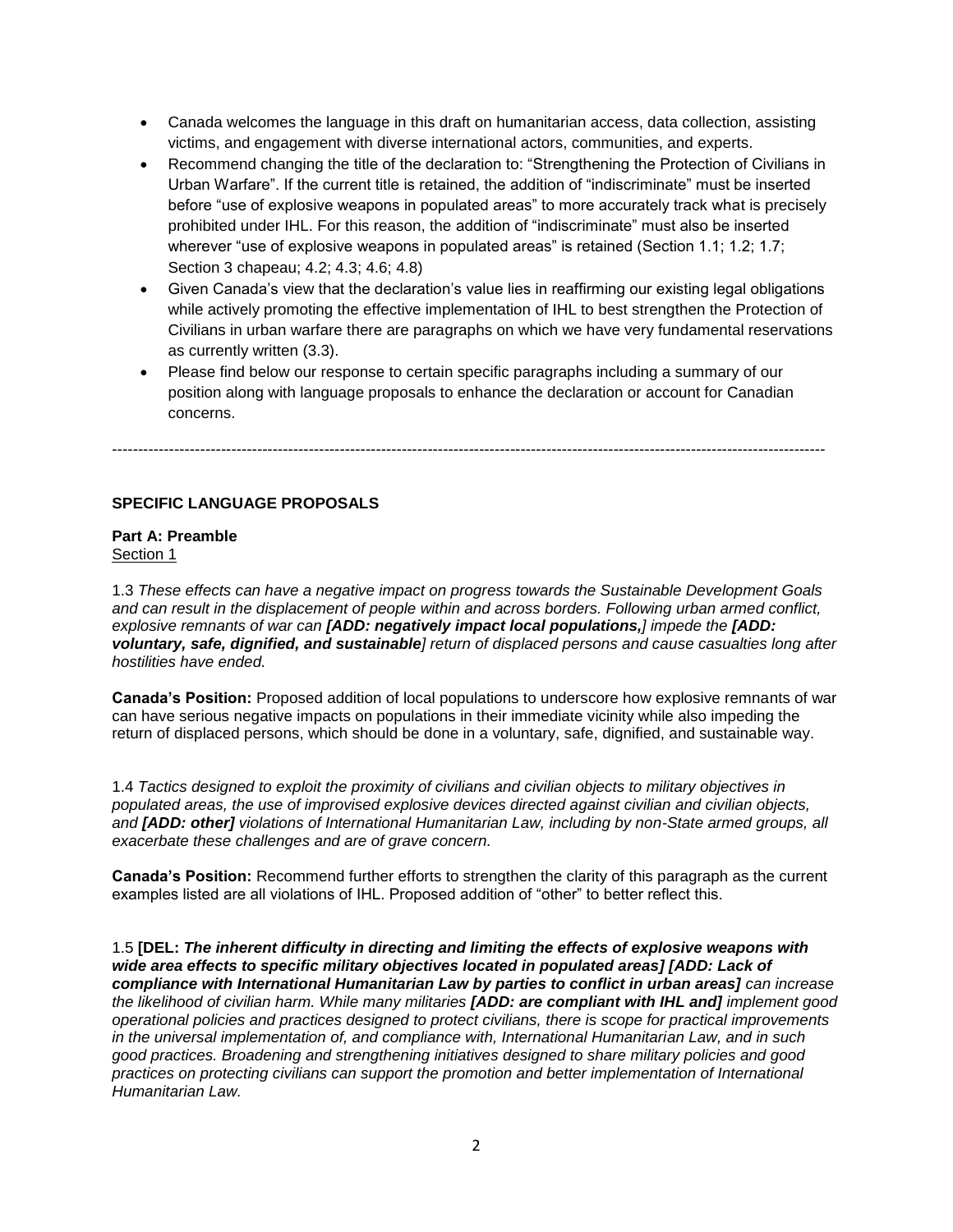**Canada's Position:** As there is no definition of explosive weapons with wide area effects in international law, it is difficult to conclude that there is therefore an inherent difficulty in directing and limiting the effects of this undefined category of weapons to specific military objectives located in populated areas increasing the likelihood of civilian harm. In urban warfare, improved IHL compliance by parties to conflict can reduce indiscriminate and targeted attacks on civilians and civilian objects thereby limiting civilian harm. As a compromise, Canada would also accept qualifying language to the original paragraph such as "Lack of precautions in directing and limiting the indiscriminate effects of ..". The paragraph also does not make it clear what the difference is between the implementation of IHL and compliance with IHL. It is also important to note that there are militaries that implement operational policies and practices designed to protect civilians, which already go beyond what IHL requires.

1.7 *We welcome the on-going work of the United Nations, the International Committee of the Red Cross (ICRC) and civil society to raise awareness of the impacts and long-term humanitarian consequences that can arise from the use of explosive weapons in populated areas. We also welcome work to empower and amplify the voices of those affected, including women and girls, and we encourage further research into the potential gendered impacts. We stress the imperative of addressing the short and long-term humanitarian consequences that can result from the conduct of hostilities in urban areas.*

**Canada's Position:** As this paragraph contains several key points, Canada proposes the split of this text into two paragraphs for greater clarity and to underscore the importance of the subject matter. Canada recognizes that pre-existing social norms and inequalities can be further exacerbated during times of armed conflict and that armed conflict has differential impacts on civilians. However, civilians are not only impacted by armed conflict and beneficiaries of humanitarian assistance, but are agents of positive change in their communities. A variety of protection responses are needed depending on the context while doing no harm. The inclusion of "at all levels" is to acknowledge the efforts of these organizations not only at the international level but at the national and local level and to acknowledge that local actors are often on the front lines of protection responses in armed conflicts.

The two new paragraphs would then read:

1.7 *We welcome the on-going work of the United Nations, the International Committee of the Red Cross (ICRC) [ADD: humanitarian organizations] and civil society [ADD: at all levels] to raise awareness of the impacts and long-term humanitarian consequences that can arise from the [ADD: indiscriminate] use of explosive weapons in populated areas. We stress the imperative of addressing the short and longterm humanitarian consequences that can result from the conduct of hostilities in urban areas.*

*1.7 BIS [ADD: As pre-existing social norms and inequalities can be further exacerbated in times of armed conflict] we [DEL: also] welcome work to empower and amplify the voices of those affected, including women and girls, and we encourage further research into the potential gendered impacts. [ADD: We underscore the importance of supporting civilian agency, including through community-based approaches to protection, as part of broader protection efforts]*

### Section 2

2.2 *Existing International Humanitarian Law provides the framework to regulate the conduct of armed conflicts, and is applicable to the use of [DEL explosive weapons with wide area effects] [ADD: all weapons] in all operating environments, and to all parties to an armed conflict. We stress the importance of full compliance with International Humanitarian Law as a means to protect civilians and civilian objects and mitigate civilian harm.*

**Canada's Position:** As IHL is applicable to all weapons, Canada proposes the addition of "all weapons" rather than narrowing this paragraph to focus on an undefined category of weapons. Canada also recommends the merging of 2.2 and 2.3 to better track IHL and prevent repetition.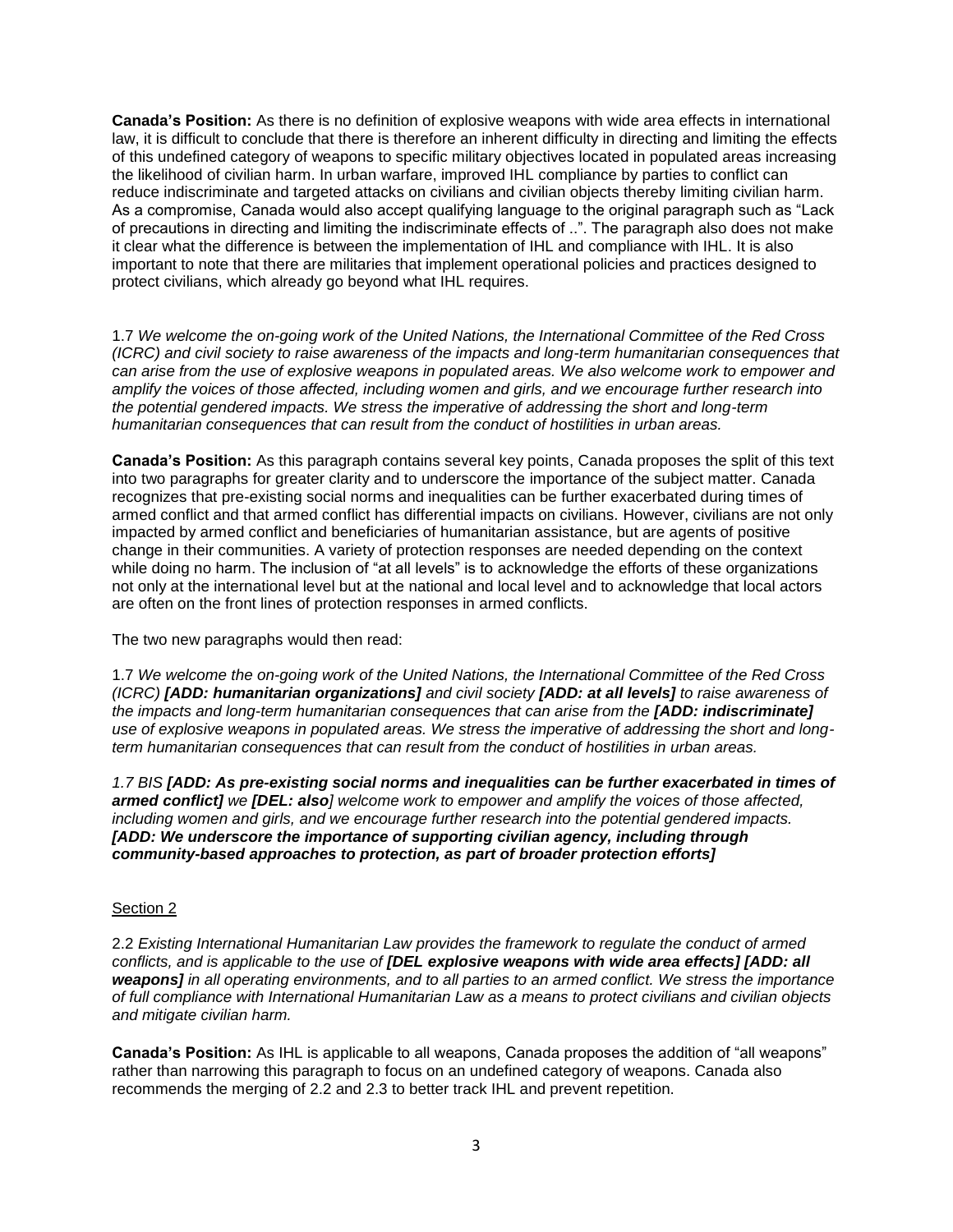2.3 *We recall the obligations on all States and parties to armed conflict to adhere to International Humanitarian Law when conducting hostilities in populated areas, including the requirements to distinguish between combatants and [DEL: civilians] [ADD: civilian populations] as well as between military objectives and civilian objects; the prohibitions against indiscriminate [DEL: and disproportionate] attacks* **[ADD: and attacks which may be expected to cause incidental loss of civilian life, injury to civilians, damage to civilian objects, or a combination thereof, which would be excessive in relation to the concrete and direct military advantage anticipated];...***and the obligation to take all [DEL: feasible] precautions in attack [ADD: that are practicable or practically possible, taking into account all circumstances ruling at the time, including humanitarian and military considerations]. We also recall the obligation under International Humanitarian Law to provide civilians with general protection against dangers arising from military operations.*

**Canada's Position:** Canada recommends the merging of 2.2 and 2.3 to better track IHL and prevent repetition. As only certain IHL obligations are referenced, care must be taken to ensure that the declaration does not develop a hierarchy of obligations. Detailed language proposals for 2.3 are as follows: Recommend use of "civilian populations" to better reflect language of Article 48 of Protocol Additional to the Geneva Conventions of 1949 (Protocol I). Article 57 of Protocol I does not speak of "disproportionality". In the previous versions of draft elements of this declaration, this language had been used without the clause "which would be excessive in relation to the concrete and direct military advantage anticipated". This should be corrected by adding the missing part, rather than using a term which does not exist in Protocol I.

Canada, as well as a number of states actively participating in this current political declaration process, formulated a reservation (Reservation of 20.11.1990) regarding the meaning of "feasible" in Protocol I: *Article 41, 56, 57, 58, 78 and 86 (Meaning of "feasible"): It is the understanding of the Government of Canada that in relation to Article 41, 56, 57, 58, 78 and 86 the word "feasible" means that which is practicable or practically possible, taking into account all circumstances ruling at the time, including humanitarian and military considerations.* To ensure a more inclusive process, this reservation should be reflected directly in the text of the political declaration if the intent is to include this element from Protocol I. This clause is taken from Protocol Additional to the Geneva Conventions of 1949 (Protocol I).

# **Part B: Operative Section**

Section 3

3.1 *Develop, review, implement, [DEL: and] [ADD: or], where necessary, improve national policy and practice with regard to the protection of civilians during armed conflict in urban areas.* 

**Canada's Position:** The need to develop, review, implement or improve national policy and practice inevitably varies among the different states involved in this consultation process. Canada proposes the replacement of "and" with "or" but would also accept the current text as drafted with the addition of "As appropriate" at the start of the paragraph.

3.2 *Ensure comprehensive training of our armed forces on International Humanitarian Law, [DEL: and] [ADD: including] on [DEL: the] [ADD: appropriate] measures and good practices to be applied during the conduct of hostilities in populated areas to protect civilians and civilian objects.*

**Canada's Position:** Proposing refinements to this paragraph to make it clear that these measures and good practices are in accordance with international humanitarian law and not separate.

3.3 *Ensure that our armed forces adopt and implement policies and practices to avoid civilian harm by restricting the use of explosive weapons with wide area effects in populated areas whose effects [DEL:*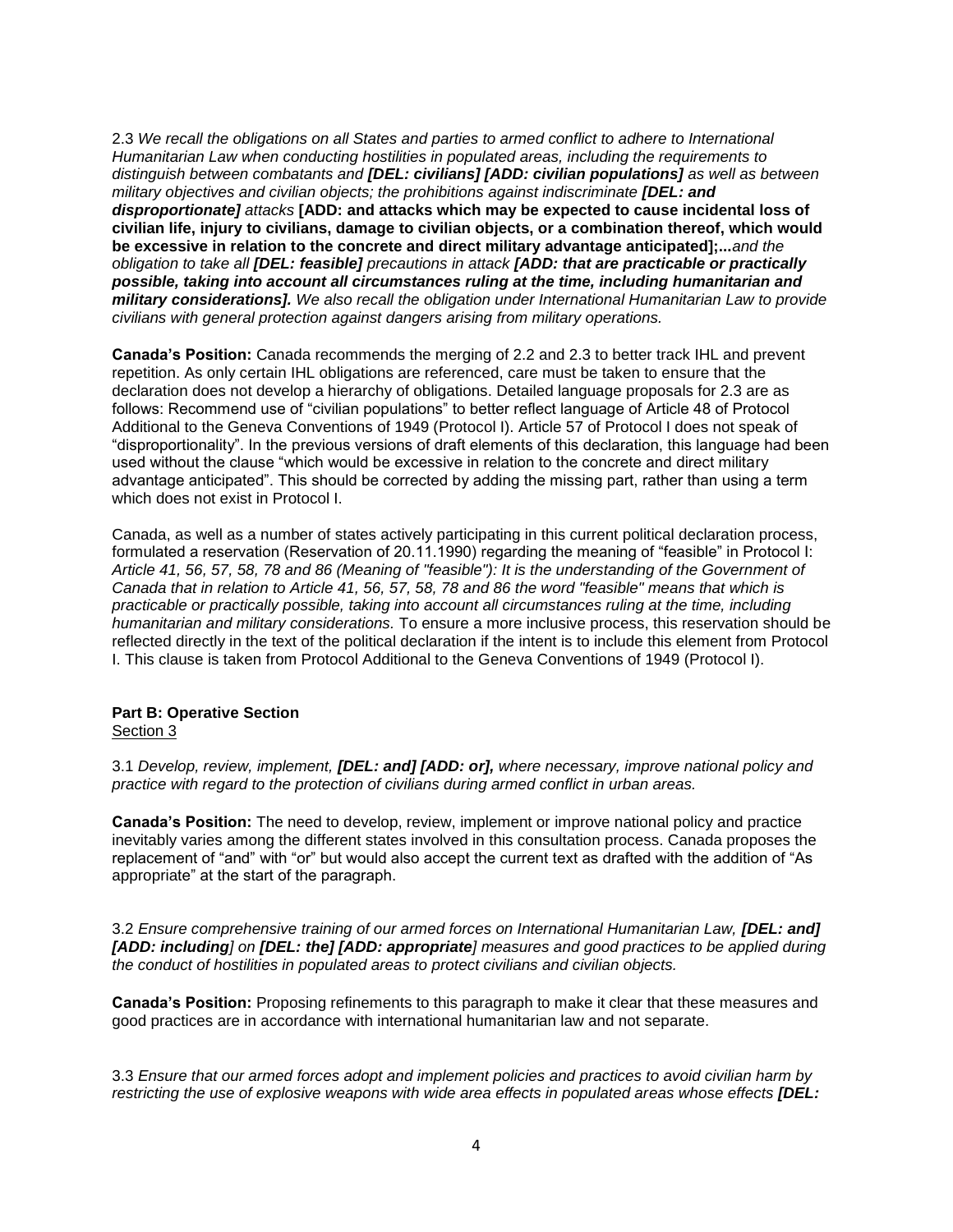### *extend beyond the immediate area of a military objective] [ADD: are excessive in relation to the military advantage anticipated and to ensure no indiscriminate use of explosive weapons in populated areas.]*

**Canada's Position:** Canada recognizes that the intent of this operative paragraph, and the broader declaration, is to help strengthen the Protection of Civilians during urban warfare. However, the current text does not accurately reflect the principle of proportionality as defined in IHL. This seems to be the avoidance policy restated and unnecessarily, as proper implementation of IHL as stated in section 2 would cover this. Canada does not support the creation of a new standard regarding the use of weapons. Specifically, beyond the immediate "area of a military objective" is an unknown concept in IHL. However, the concepts of "military advantage" (AP I, Art 51 (5)(b) or "military object" (AP I Art 52 (2)) are found in IHL. The desired effect to address civilian casualties is addressed in Art 51(5)(b) through "military advantage". Canada would be open to other constructions that solidify the obligation being created in this paragraph with what exists in IHL.

3.4 *Ensure that our armed forces make every effort in the planning of military operations and the execution of attacks in populated areas to consider direct, indirect and reverberating effects on civilians and civilian objects which can reasonably be foreseen, and take appropriate mitigation measures to limit the risk of harm to civilians and civilian objects.*

**Canada's Position:** Canada's view is that the text as written should not be interpreted as creating new obligations beyond IHL. Additional Protocol I requires parties to conflict to avoid "an attack which may be expected to cause incidental loss of civilian life, injury to civilians, damage to civilian objects, or a combination thereof, which would be excessive in relation to the concrete and direct military advantage anticipated" (Article 51). Canada would also be open to alternative language such as: ""Ensure that our armed forces adopt and implement policies and practices that minimize civilian harm."

### Section 4

4.3 *Support the United Nations, the ICRC [ADD:, humanitarian organizations] [DEL: and other organisations] [ADD: and civil society at all levels] capturing [ADD: disaggregated] data on the impact of military operations involving the [ADD: indiscriminate] use of explosive weapons in urban areas, as appropriate, to complement and support the role of States in this area.*

**Canada's Position:** The inclusion of "at all levels" is to acknowledge the efforts of these organizations not only at the international level but at the national and local level and to acknowledge that local actors are often on the front lines of protection responses in armed conflicts. Proposed addition of "disaggregated" to mirror language in 4.2 for greater consistency.

4.4 *Make every effort to assist victims, families and affected communities in a holistic, integrated [ADD:, participatory, gender sensitive], and non-discriminatory manner, taking account of the rights of persons with disabilities, and supporting post-conflict stabilisation.*

**Canada's Position:** Proposed addition of "participatory" and "gender sensitive" to underscore the importance of meaningful inclusion of victims, their families, and affected communities in decision-making processes regarding assistance to affected populations and the need for gender sensitive approaches to better understand and address diverse assistance needs and priorities based on gender considerations.

4.6 *Support the United Nations, the ICRC, [ADD: humanitarian organizations] [DEL: other international organisations and relevant] [ADD: and] civil society organisations [ADD: at all levels] in actions aimed at protecting and assisting civilian populations and addressing the direct and indirect*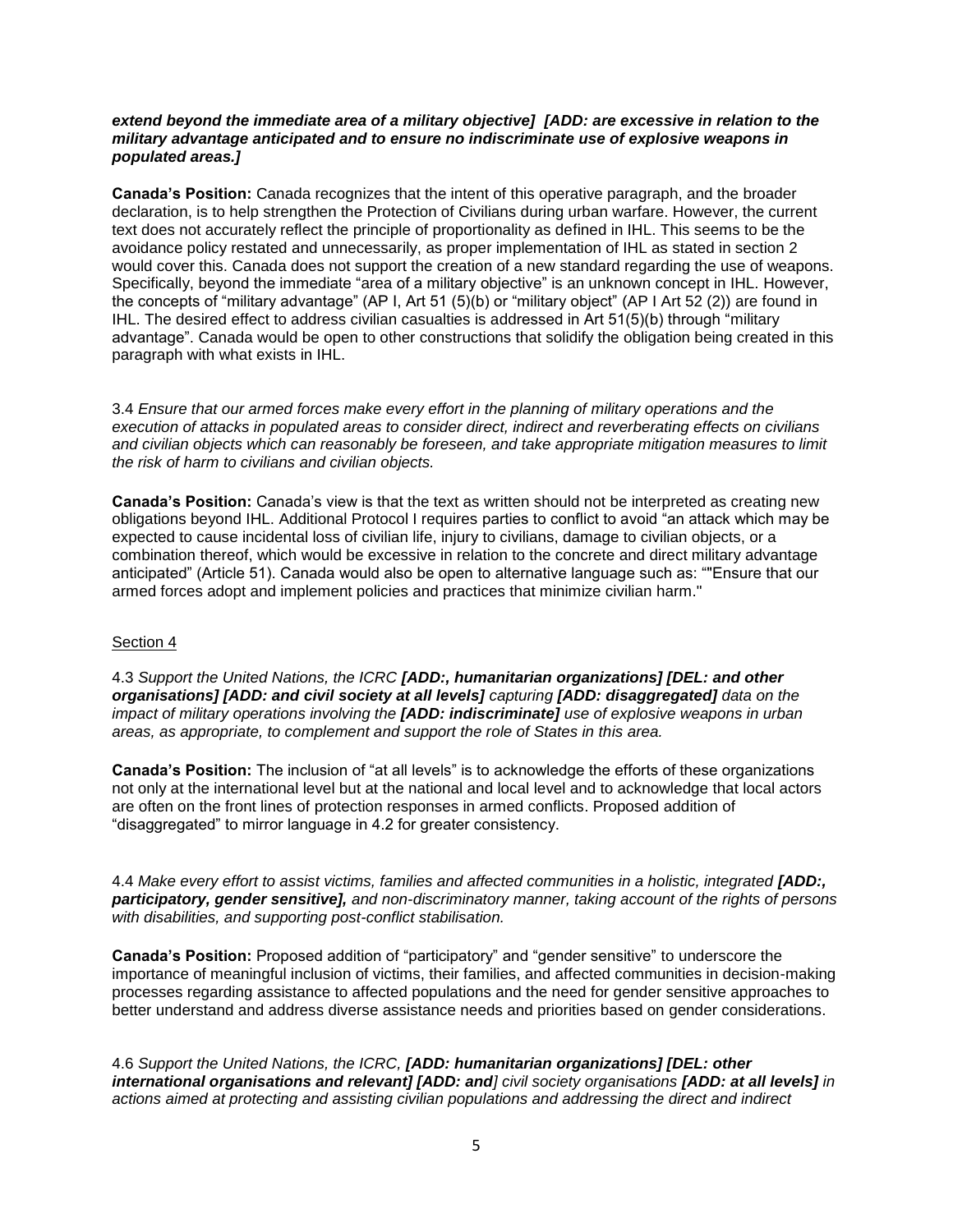*humanitarian impact of the [ADD: indiscriminate] use of explosive weapons with wide area effects in populated areas.*

**Canada's Position:** The inclusion of "at all levels" is to acknowledge the efforts of these organizations not only at the international level but at the national and local level and to acknowledge that local actors are often on the front lines of protection responses in armed conflicts.

4.7 *Encourage appropriate cooperation with local stakeholders, civil society experts, and humanitarian organisations specialised in this field* **[ADD: and engagement with local communities on their protection needs and priorities]***.*

**Canada's Position:** Must keep civilians and communities at the centre of this declaration. Important to recognize the distinct protection needs and priorities of local communities depending on the context and the importance of engaging with them while doing no harm. "Dialogue" could also be used instead of "engagement".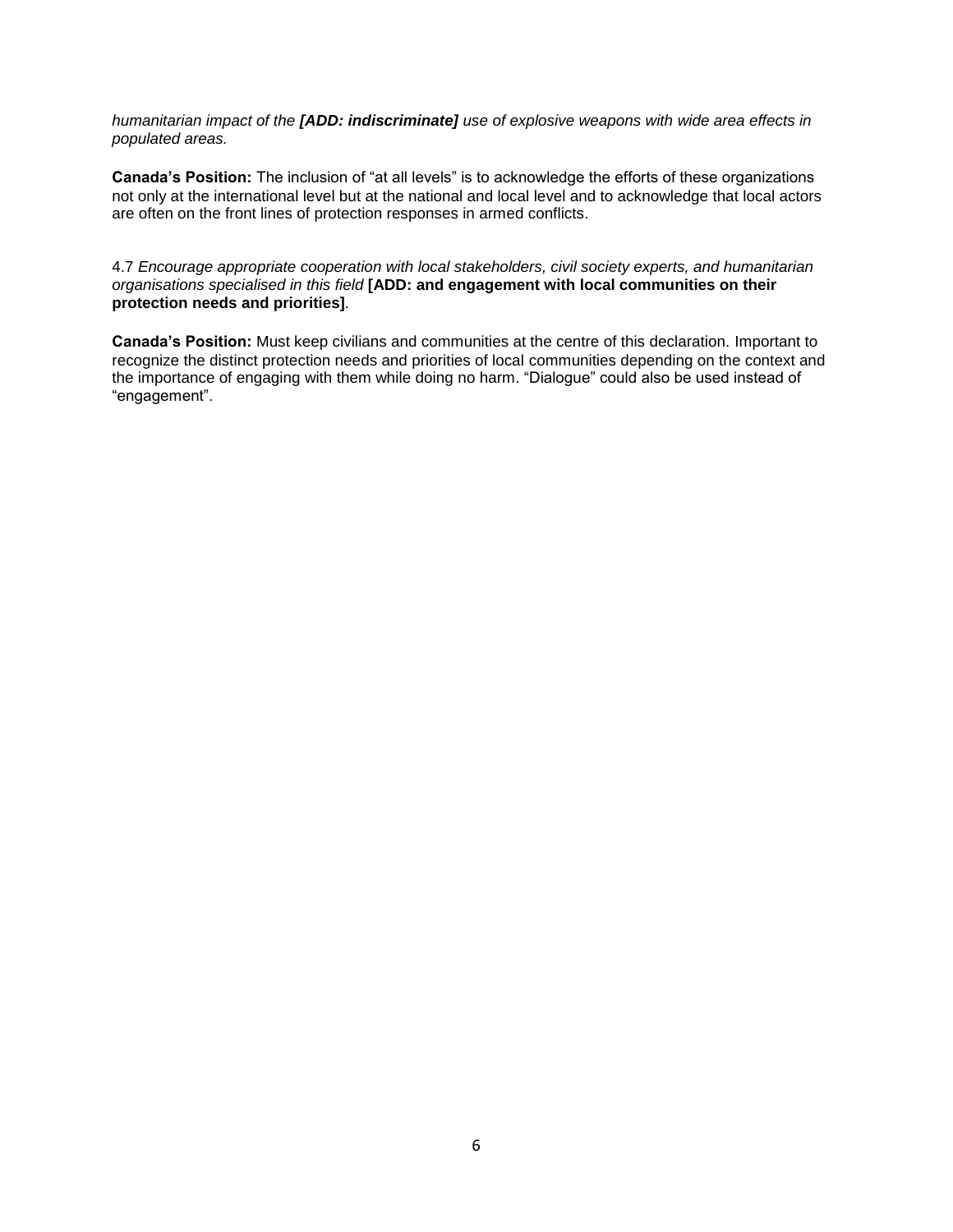# **Projet de Déclaration politique sur le renforcement de la protection des civils contre les préjudices causés sur le plan humanitaire par l'emploi d'armes explosives en zones peuplées**

# **Communication écrite du Canada dans le cadre du processus de consultation**

1 er mai 2020

# **OBSERVATIONS PRÉLIMINAIRES**

- En cette période difficile où le monde entier lutte contre la pandémie mondiale de COVID-19, nous tenons à remercier l'Irlande d'avoir modifié son processus de consultation tout en permettant que les consultations se poursuivent au sujet du projet de texte de la déclaration. Le Canada se réjouit de poursuivre les travaux sur la question cruciale qu'est la protection des civils dans les guerres urbaines.
- Le non-respect du droit international humanitaire (DIH) par certaines parties à des conflits armés a entraîné des répercussions dévastatrices immédiates, ainsi qu'à moyen et à long terme, sur les civils et leurs communautés, aux dépens des vies humaines, des moyens de subsistance et de la paix et de la sécurité fondamentales dans le monde. Ce constat est d'autant plus grave dans le cadre des guerres contemporaines en zones urbaines, où les attaques sans discrimination ou ciblées contre les civils et les biens de caractère civil se poursuivent, en violation directe du DIH.
- Le renforcement du respect du DIH est le moyen le plus efficace de réduire les préjudices causés aux civils dans les guerres urbaines. C'est pourquoi les efforts concertés doivent demeurer centrés sur la promotion de l'application du DIH plutôt que sur la création de nouvelles normes ou lois. De plus, il est peu probable que les parties à un conflit armé qui manquent systématiquement à leurs obligations en vertu du DIH dans les guerres contemporaines acceptent de nouvelles normes allant au-delà du champ d'application du DIH, et encore moins de les mettre effectivement en pratique.
- Alors que l'ordre international fondé sur des règles est menacé, nous devons demeurer unis pour réaffirmer nos obligations juridiques existantes, tout en encourageant activement l'application effective du DIH par nos partenaires en vue de renforcer le plus possible la protection des civils dans les guerres urbaines.

# **OBSERVATIONS GÉNÉRALES SUR LA DÉCLARATION**

- Les expressions « armes explosives » et « à large rayon d'impact » ne sont pas définies en droit international, et cette ambigüité vient fondamentalement nuire au dialogue entre les délégations dans ce processus de consultation.
- À titre d'exemple, dans le projet de texte de la déclaration, l'expression « à large rayon d'impact » est accolée à sept reprises à « armes explosives », mais ne figure pas à la suite de cinq autres occurrences d'« armes explosives », y compris dans le titre. Il convient également de noter que dans certains passages, les expressions « guerres urbaines » et « armes explosives en zones urbaines » sont également employées. Le manque d'uniformité de la terminologie dans l'ensemble du projet de déclaration est une source d'ambigüité supplémentaire quant à l'objet de cette déclaration et à son but ultime, qui devraient être axés sur le renforcement de la protection des civils dans les guerres urbaines plutôt que sur la stigmatisation d'une catégorie d'armes non définie.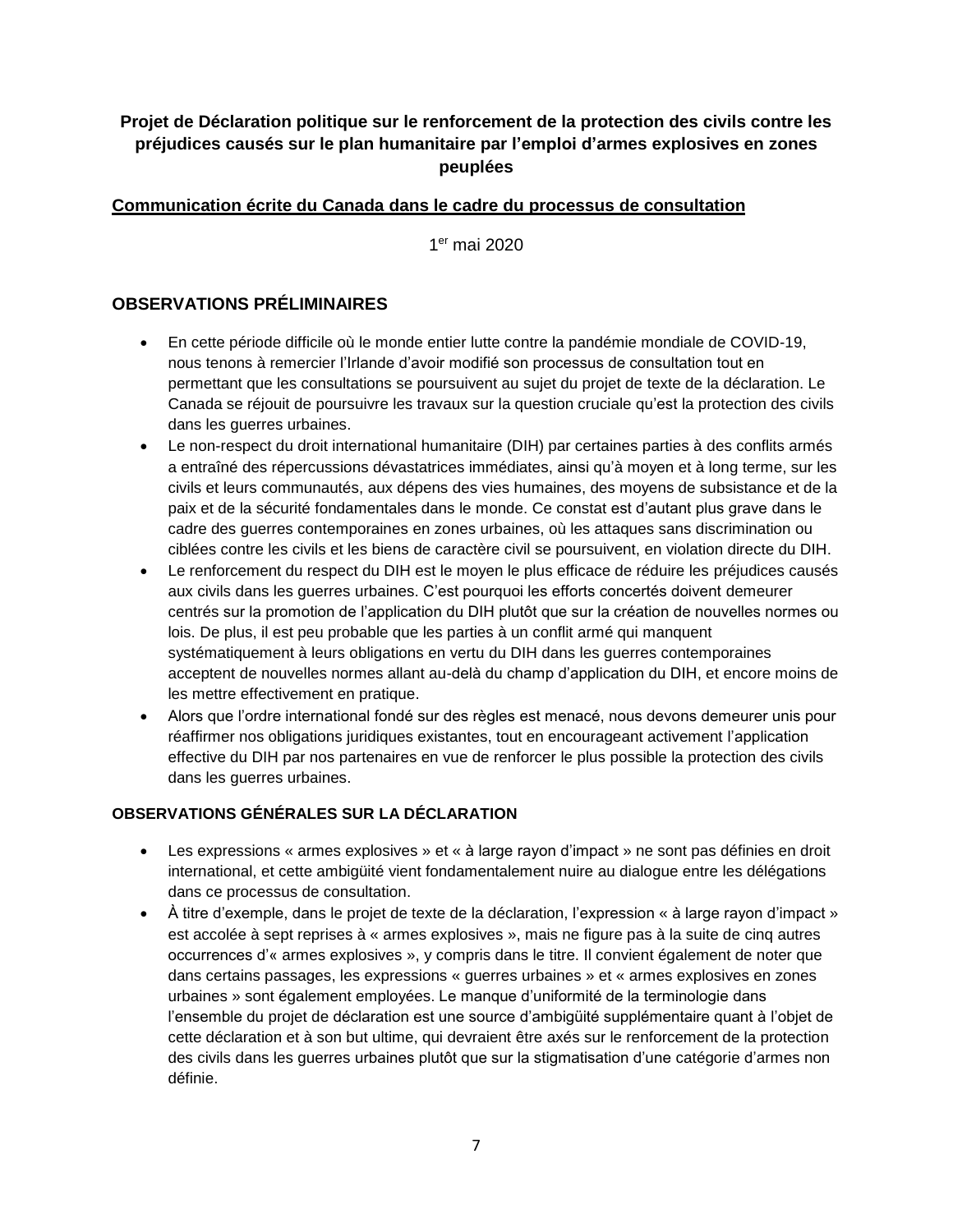- En vue de maintenir l'attention sur la protection des civils dans les guerres urbaines, la déclaration devrait également :
	- $\circ$  reconnaître les répercussions distinctes qu'ont les conflits armés sur les civils, en particulier les personnes les plus vulnérables;
	- o souligner le besoin d'un dialogue entre les Nations Unies, le Comité international de la Croix-Rouge (CICR), les organisations humanitaires et la société civile, et ce, à tous les niveaux;
	- $\circ$  souligner l'importance de consulter les communautés locales au sujet de leurs besoins et priorités en matière de protection tout en s'efforçant de ne pas nuire;
	- o soutenir les efforts visant à renforcer la participation de la société civile.
- Le Canada accueille favorablement le libellé de ce texte provisoire portant sur l'accès à l'aide humanitaire, la collecte de données, l'aide aux victimes et la mobilisation d'une multitude d'acteurs, de communautés et d'experts internationaux.
- Le Canada recommande de changer le titre de la déclaration pour : « Renforcement de la protection des civils dans les guerres urbaines ». Si le titre actuel est conservé, il faut ajouter « sans discrimination » après le mot « emploi » dans le passage « l'emploi d'armes explosives en zones peuplées » de façon à indiquer avec plus d'exactitude ce qui est précisément interdit en vertu du DIH. Pour cette raison, il convient d'ajouter « sans discrimination » après le mot « emploi » partout où le passage « l'emploi d'armes explosives en zones peuplées » est conservé (paragraphes 1.1; 1.2 et 1.7; chapeau de l'article 3; et paragraphes 4.2; 4.3; 4.6 et 4.8).
- Le Canada estime que la valeur de la déclaration réside dans la réaffirmation de nos obligations juridiques existantes conjointement avec la promotion active de l'application effective du DIH en vue de renforcer le plus possible la protection des civils dans les guerres urbaines, et c'est à ce titre qu'il tient à exprimer ses réserves fondamentales quant à la teneur actuelle de certaines dispositions (3.3).
- Le Canada présente ci-dessous ses observations sur certaines dispositions précises, y compris un résumé de sa position et des propositions visant à améliorer le libellé de la déclaration ou à tenir compte des préoccupations canadiennes.

------------------------------------------------------------------------------------------------------------------------------------------

# **PROPOSITIONS PRÉCISES SUR LE LIBELLÉ**

#### **Partie A : Préambule**  Article 1

1.3 *Ces effets peuvent nuire aux progrès vers l'atteinte des Objectifs de développement durable et entraîner le déplacement de personnes à l'intérieur et au-delà des frontières. Après un conflit armé en zones urbaines, les restes explosifs de guerre peuvent [AJOUTER : entraîner des répercussions négatives sur les populations locales,] nuire au retour des personnes déplacées [AJOUTER : en toute sécurité, dans la dignité et de façon volontaire et durable] et faire des victimes longtemps après la fin des hostilités.*

**Position du Canada** : Le Canada propose d'inclure les populations locales dans le libellé pour souligner à quel point les restes explosifs de guerre peuvent avoir des répercussions négatives graves sur les populations et leurs environs immédiats, et nuire au retour des personnes déplacées, qui devrait se faire en toute sécurité, dans la dignité et de façon volontaire et durable.

1.4 *Les tactiques conçues pour exploiter la présence de civils et de biens de caractère civil qui se trouvent à proximité d'objectifs militaires dans des zones peuplées, l'utilisation d'engins explosifs improvisés contre les civils et les biens de caractère civil, et [SUPPRIMER : les] [AJOUTER : d'autres]*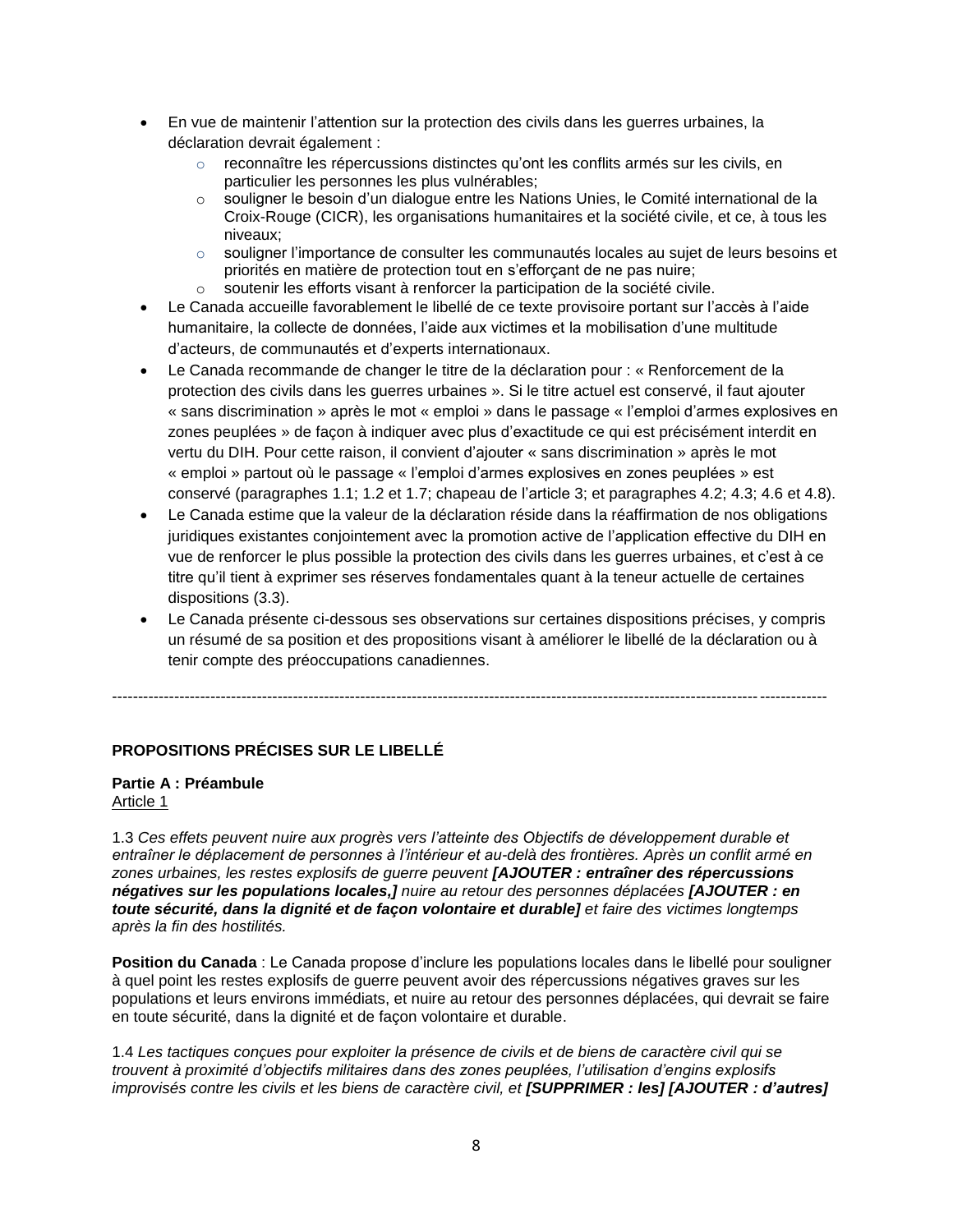*violations du droit international humanitaire, y compris par des groupes armés non étatiques, sont autant de facteurs qui exacerbent ces difficultés et suscitent de profondes inquiétudes.*

**Position du Canada** : Le Canada recommande de travailler davantage à clarifier cette disposition, car tous les exemples actuellement énumérés sont des violations du DIH. Il est donc proposé d'ajouter « d'autres » pour mieux illustrer ce fait.

1.5 *[SUPPRIMER : La difficulté inhérente à diriger et à limiter les effets des armes explosives à large rayon d'impact sur des objectifs militaires précis situés dans des zones peuplées] [AJOUTER : Le non-respect du droit international humanitaire par les parties à un conflit en zones urbaines] peut accroître la probabilité que des préjudices soient causés aux civils. Bien que de nombreuses forces militaires [AJOUTER : se conforment au DIH et] suivent de bonnes politiques et pratiques opérationnelles destinées à protéger les civils, il est possible d'améliorer concrètement ces bonnes pratiques ainsi que l'application universelle et le respect du droit international humanitaire. L'élargissement et le renforcement des initiatives visant à échanger des politiques militaires et de bonnes pratiques en matière de protection des civils peuvent améliorer la promotion et l'application du droit international humanitaire.*

**Position du Canada** : Comme il n'existe pas de définition des armes explosives à large rayon d'impact en droit international, il est difficile de conclure qu'il existe une difficulté inhérente à diriger et à limiter les effets de cette catégorie d'armes non définie sur des objectifs militaires précis situés dans des zones peuplées, ce qui viendrait accroître la probabilité que des préjudices soient causés aux civils. Dans les guerres urbaines, le respect accru du DIH par les parties au conflit peut réduire les attaques sans discrimination et ciblées contre les civils et les biens de caractère civil, ce qui vient limiter les préjudices causés aux civils. À titre de compromis, le Canada accepterait également de modifier comme suit le libellé original : « L'absence de précautions pour diriger et limiter les effets sans discrimination des... ». La disposition ne précise pas non plus la différence entre l'application du DIH et le respect du DIH. Il est également important de noter que certaines forces militaires suivent des politiques et des pratiques opérationnelles destinées à protéger les civils, qui vont déjà au-delà de ce qu'exige le DIH.

1.7 *Nous félicitons les Nations Unies, le Comité international de la Croix-Rouge (CICR) et la société civile pour leurs efforts constants visant à faire mieux connaître les impacts et les conséquences humanitaires à long terme qui peuvent découler de l'emploi d'armes explosives en zones peuplées. De plus, nous accueillons favorablement les travaux visant à donner aux personnes touchées, y compris les femmes et les filles, plus de moyens d'agir et d'avoir davantage voix au chapitre et nous encourageons la poursuite de la recherche sur les effets susceptibles d'être différents pour les hommes et les femmes. Nous tenons à souligner l'importance de s'attaquer aux conséquences humanitaires à court et à long terme que peut entraîner la conduite d'hostilités en zones urbaines.*

**Position du Canada** : Comme cette disposition contient plusieurs éléments clés, le Canada propose de diviser ce texte en deux pour améliorer sa clarté et pour souligner l'importance du sujet. Le Canada reconnaît que les normes sociales et les inégalités préexistantes peuvent être exacerbées en période de conflit armé et que les conflits armés ont des répercussions distinctes sur les civils. Cependant, les civils ne sont pas que des victimes des conflits armés et des bénéficiaires d'aide humanitaire, mais également des agents de changement positif dans leurs communautés. Il importe de mettre en œuvre une gamme d'interventions en matière de protection en fonction du contexte, en veillant à ne pas nuire. L'inclusion du segment « à tous les niveaux » vise à reconnaître les efforts de ces organisations non seulement au niveau international, mais aussi aux niveaux national et local, et à reconnaître que les acteurs locaux sont souvent en première ligne des interventions en matière de protection dans les conflits armés.

Les deux nouvelles dispositions se liraient donc comme suit :

1.7 *Nous félicitons les Nations Unies, le Comité international de la Croix-Rouge (CICR) [AJOUTER : , les organisations humanitaires] et la société civile [AJOUTER : à tous les niveaux] pour leurs efforts constants visant à faire mieux connaître les impacts et les conséquences humanitaires à long terme qui peuvent découler de l'emploi [AJOUTER : sans discrimination] d'armes explosives en zones peuplées.*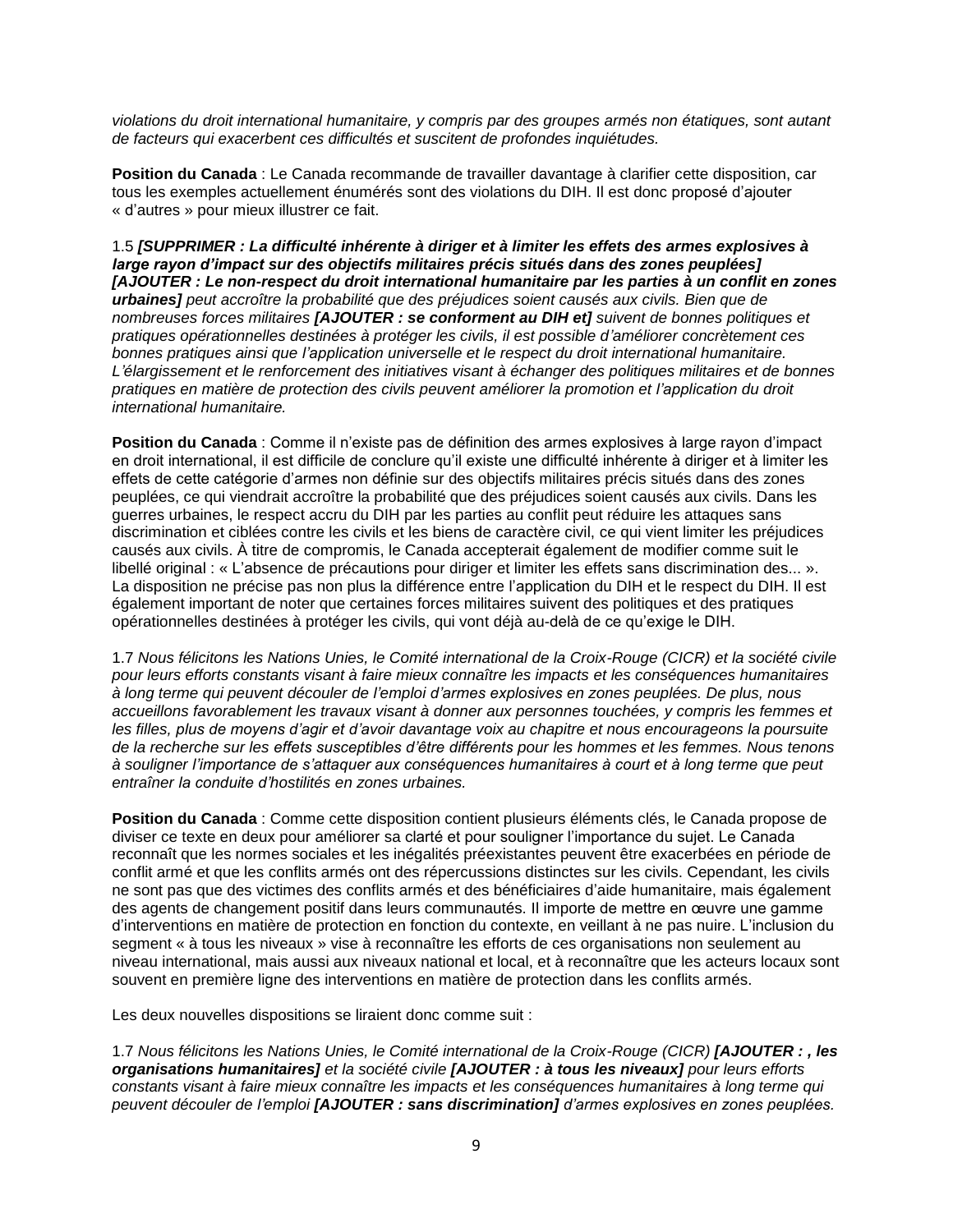*Nous tenons à souligner l'importance de s'attaquer aux conséquences humanitaires à court et à long terme que peut entraîner la conduite d'hostilités en zones urbaines.*

*1.7 BIS [AJOUTER : Comme les normes et les inégalités sociales préexistantes peuvent être exacerbées en période de conflit armé] [SUPPRIMER : De plus], nous accueillons favorablement les travaux visant à donner aux personnes touchées, y compris les femmes et les filles, plus de moyens d'agir et d'avoir davantage voix au chapitre, et nous encourageons la poursuite de la recherche sur les effets susceptibles d'être différents pour les hommes et les femmes. [AJOUTER : Nous soulignons*  l'importance d'appuyer la participation de la société civile, y compris par la prise de mesures de *protection au sein de la communauté qui s'inscrivent dans les plus vastes efforts de protection.]*

### Article 2

2.2 *Le droit international humanitaire établit le cadre pour régir la conduite des conflits armés et s'applique à l'emploi [SUPPRIMER : d'armes explosives à large rayon d'impact] [AJOUTER : de toutes les armes] dans tous les environnements d'opérations et par toutes les parties à un conflit armé. Nous soulignons l'importance du respect intégral du droit international humanitaire comme moyen de protéger les civils et les biens de caractère civil et d'atténuer les préjudices causés aux civils.*

**Position du Canada** : Comme le DIH s'applique à toutes les armes, le Canada propose d'ajouter « de toutes les armes » plutôt que de restreindre la portée de la disposition à une catégorie d'armes non définie. Le Canada recommande également de fusionner les paragraphes 2.2 et 2.3 pour mieux rendre compte du DIH et éviter les répétitions.

2.3 *Nous rappelons l'obligation de tous les États et de toutes les parties à un conflit armé d'adhérer au droit international humanitaire lorsqu'ils prennent part à des hostilités en zones peuplées, ce qui inclut l'obligation d'établir une distinction entre les combattants et les [SUPPRIMER : civils] [AJOUTER : populations civiles] ainsi qu'entre les objectifs militaires et les biens de caractère civil; l'interdiction de mener une attaque sans discrimination et [SUPPRIMER : disproportionnée] [AJOUTER : une attaque dont on peut attendre qu'elle cause incidemment des pertes en vies humaines dans la population civile, des blessures aux personnes civiles, des dommages aux biens de caractère civil, ou une combinaison de ces pertes et dommages, qui seraient excessifs par rapport à l'avantage militaire concret et direct attendu]; et l'obligation de prendre lors de l'attaque toutes les précautions [SUPPRIMER : réalisables] [AJOUTER : pratiques ou pratiquement possibles compte tenu de toutes les circonstances du moment, y compris des considérations humanitaires et militaires]. Nous rappelons également l'obligation en droit international humanitaire d'assurer la protection générale des civils contre les dangers résultant des opérations militaires.*

**Position du Canada** : Le Canada recommande de fusionner les paragraphes 2.2 et 2.3 pour mieux rendre compte du DIH et éviter les répétitions. Comme seules certaines obligations du DIH sont mentionnées, il faut veiller à ce que la déclaration ne crée pas une hiérarchie parmi les obligations. Les propositions quant au libellé du paragraphe 2.3 sont les suivantes : il est recommandé d'utiliser « populations civiles » pour mieux refléter la formulation de l'article 48 du Protocole additionnel aux Conventions de Genève du 12 août 1949 (Protocole I). L'article 57 du Protocole I ne traite pas de caractère « disproportionné ». Dans les versions précédentes du texte provisoire de cette déclaration, ce libellé avait été utilisé sans le segment « qui seraient excessifs par rapport à l'avantage militaire concret et direct attendu ». Il convient de corriger le tir en ajoutant la partie manquante, plutôt que d'avoir recours à un terme absent du Protocole I.

Le Canada, à l'instar d'un certain nombre d'États participant activement à ce processus d'élaboration de la déclaration politique, a émis une réserve (Réserve du 20-11-1990) concernant le sens du terme « pratiquement possible » dans le Protocole I : *Articles 41, 56, 57, 58, 78 et 86 (Signification de « utile » « pratique » ou « pratiquement possible) : Selon l'interprétation du Gouvernement du Canada, relativement aux articles 41, 46, 57, 58, 78 et 86, les mots « utile » et « pratique » ou « pratiquement possible » signifient ce qui est réalisable ou pratiquement possible, compte tenu de toutes les*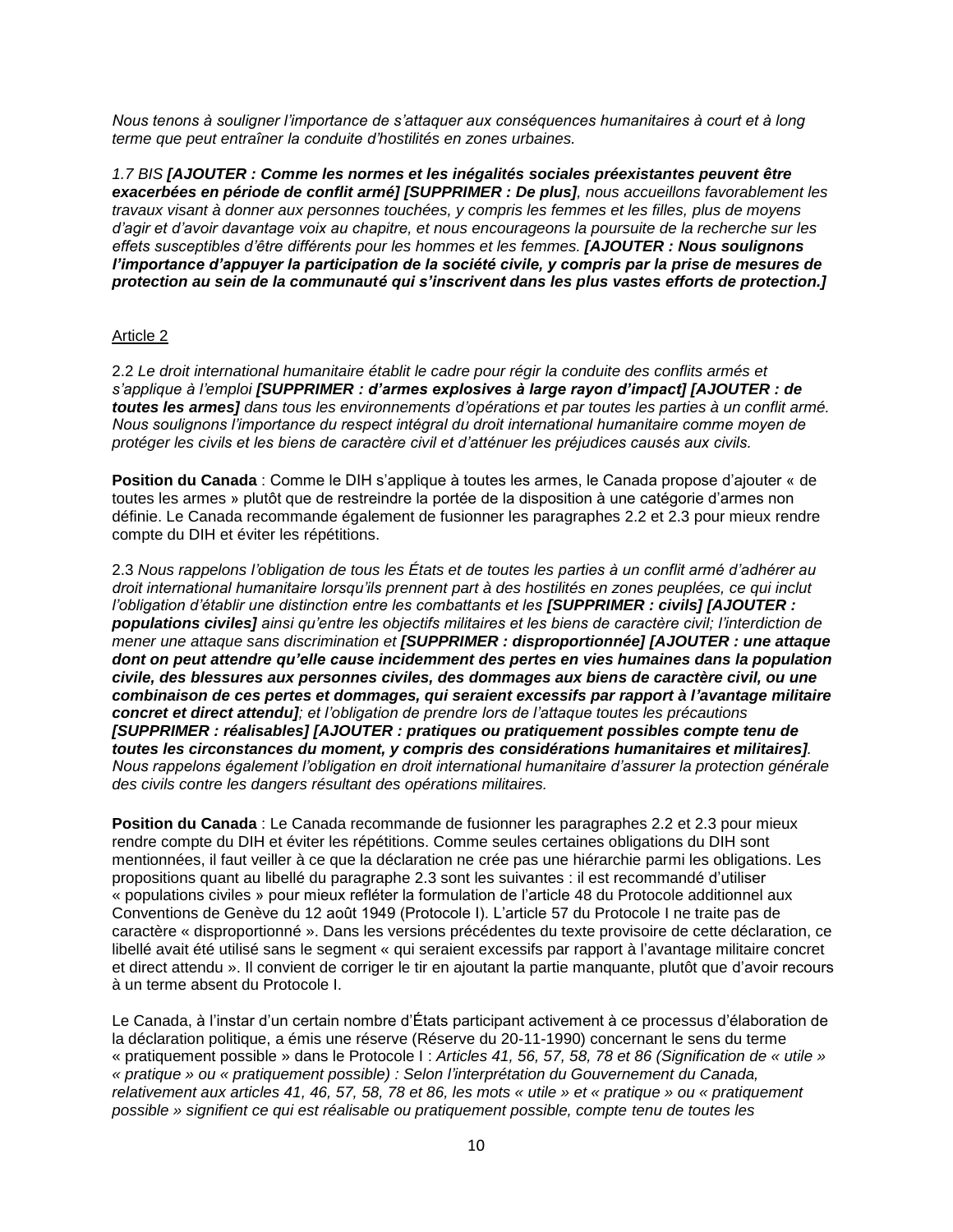*circonstances du moment, y compris des considérations humanitaires et militaires.* Pour assurer un processus plus inclusif, cette réserve devrait se refléter directement dans le libellé de la déclaration politique si l'intention est d'inclure cet élément du Protocole I. Cette disposition est tirée du Protocole additionnel aux Conventions de Genève du 12 août 1949 (Protocole I).

# **Partie B : Dispositions d'exécution**

Article 3

3.1 *Élaborer, examiner, mettre en œuvre [SUPPRIMER : et] [AJOUTER : ou], si nécessaire, améliorer les politiques et les pratiques nationales en matière de protection des civils durant des conflits armés en zones urbaines.*

**Position du Canada** : Le besoin d'élaborer, d'examiner, de mettre en œuvre ou d'améliorer les politiques et les pratiques nationales varie inévitablement selon les différents États participant à ce processus de consultation. Le Canada propose de remplacer « et » par « ou », mais il accepterait également le texte actuel, tel qu'il est rédigé, avec l'ajout de « S'il y a lieu, » au début du paragraphe.

3.2 *S'assurer que nos forces armées reçoivent une formation complète en matière de droit international humanitaire [SUPPRIMER : et] [AJOUTER : , y compris] sur les mesures [AJOUTER : appropriées] et les bonnes pratiques à appliquer lorsqu'elles prennent part à des hostilités dans des zones peuplées, dans le but de protéger les civils et les biens de caractère civil.*

**Position du Canada** : Le Canada propose d'améliorer cette disposition afin de préciser que ces mesures et bonnes pratiques ne viennent pas s'ajouter au droit international humanitaire, mais qu'elles sont plutôt conformes à celui-ci.

3.3 *Veiller à ce que nos forces armées adoptent et mettent en œuvre des politiques et des pratiques visant à éviter de porter préjudice aux civils en restreignant l'emploi d'armes explosives à large rayon d'impact en zones peuplées, dont les effets [SUPPRIMER : s'étendent au-delà de la zone immédiate d'un objectif militaire] [AJOUTER : sont excessifs par rapport à l'avantage militaire attendu, et à assurer qu'aucune arme explosive n'est employée sans discrimination en zones peuplées].*

**Position du Canada** : Le Canada reconnaît que l'intention de cette disposition d'exécution, et de la déclaration en général, consiste à contribuer à renforcer la protection des civils dans les guerres urbaines. Toutefois, le texte actuel ne reflète pas avec exactitude le principe de proportionnalité tel qu'il est défini en DIH. Il semble s'agir ici de la politique d'évitement reformulée, et inutilement qui plus est, car l'application effective du DIH, déjà prévue à l'article 2, couvre déjà ce point. Le Canada n'est pas favorable à la création d'une nouvelle norme visant l'utilisation des armes. Plus précisément, le concept d'au-delà de la « zone immédiate d'un objectif militaire » est étranger au DIH. Par contre, on retrouve en DIH les concepts d'« avantage militaire » [Protocole I, alinéa 51(5)b)] ou d'« objectif militaire » [Protocole I, paragraphe 52(2)]. L'effet souhaité pour limiter les pertes en vies humaines dans la population civile est abordé à l'alinéa 51(5)b) par la mention de l'« avantage militaire ». Le Canada serait ouvert à d'autres formulations qui viendraient uniformiser l'obligation établie dans cette disposition avec les concepts établis en DIH.

3.4 *Veiller à ce que nos forces armées mettent tout en oeuvre, lors de la planification d'opérations militaires et de l'exécution des attaques dans des zones peuplées, pour tenir compte des effets directs, indirects et démultipliés sur les civils et les biens de caractère civil qui peuvent être raisonnablement prévus, et pour prendre les mesures d'atténuation appropriées en vue de limiter le risque de préjudices aux civils et aux biens de caractère civil.*

Position du Canada : Le Canada estime que le texte tel qu'il est rédigé ne doit pas être interprété comme créant de nouvelles obligations allant au-delà du DIH. Le Protocole additionnel I interdit aux parties à un conflit de perpétrer « les attaques dont on peut attendre qu'elles causent incidemment des